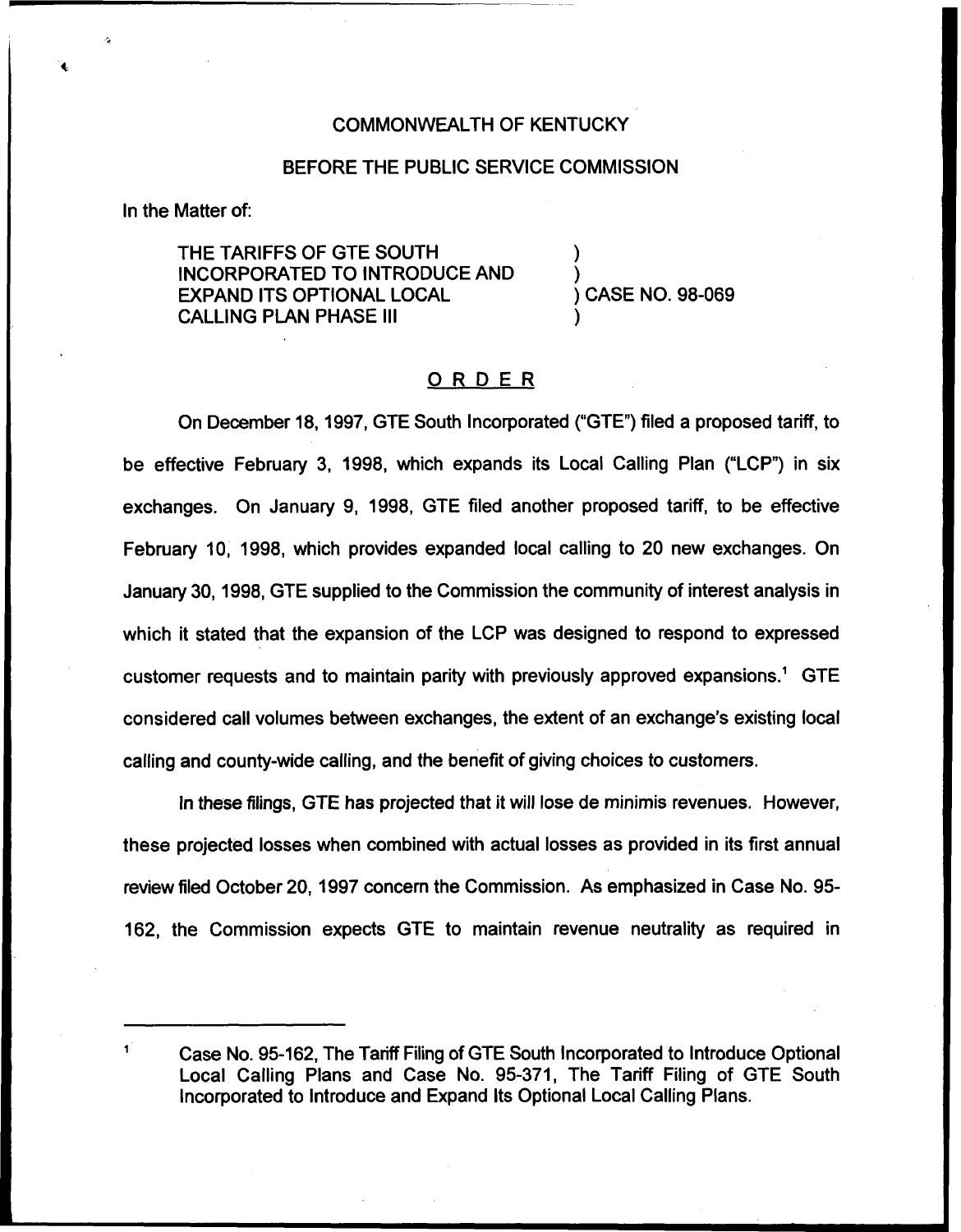Administrative Case No. 285.<sup>2</sup> The Commission will continue to monitor GTE's LCP and if necessary will require GTE to modify its rates and restructure its options to achieve revenue neutrality.

The Commission, having reviewed the evidence of record and being otherwise sufficiently advised, HEREBY ORDERS that:

 $1.$ GTE's tariff proposal of December 18, 1997 is approved effective February 3, 1998.

2. GTE's tariff proposal of January 9, 1998 is approved effective February 10, 1998.

3. GTE shall provide by May 1, 1998 an initial analysis based upon year-end 1997 Kentucky-specific data necessary to demonstrate the reasonableness of the calling plan currently in place and on May 1, 1999, GTE shall provide 12 months of Kentuckyspecific data to demonstrate the reasonableness and accuracy of forecasts and prices contained in these filings. GTE shall submit proposed changes to its calling plans, if such changes are required to maintain revenue neutrality.

Done at Frankfort, Kentucky, this  $3rd$  day of February, 1998.

PUBLIC SERVICE COMMISSION

'ice *C*'⁄hairman

 $\%$ ommis $\pm$ ioner

ATTEST:

I utive Direc

 $\overline{\mathbf{2}}$ Administrative Case No. 285, An Investigation Into the Economic Feasibility of Providing Local Measured Service Telephone Rates in Kentucky.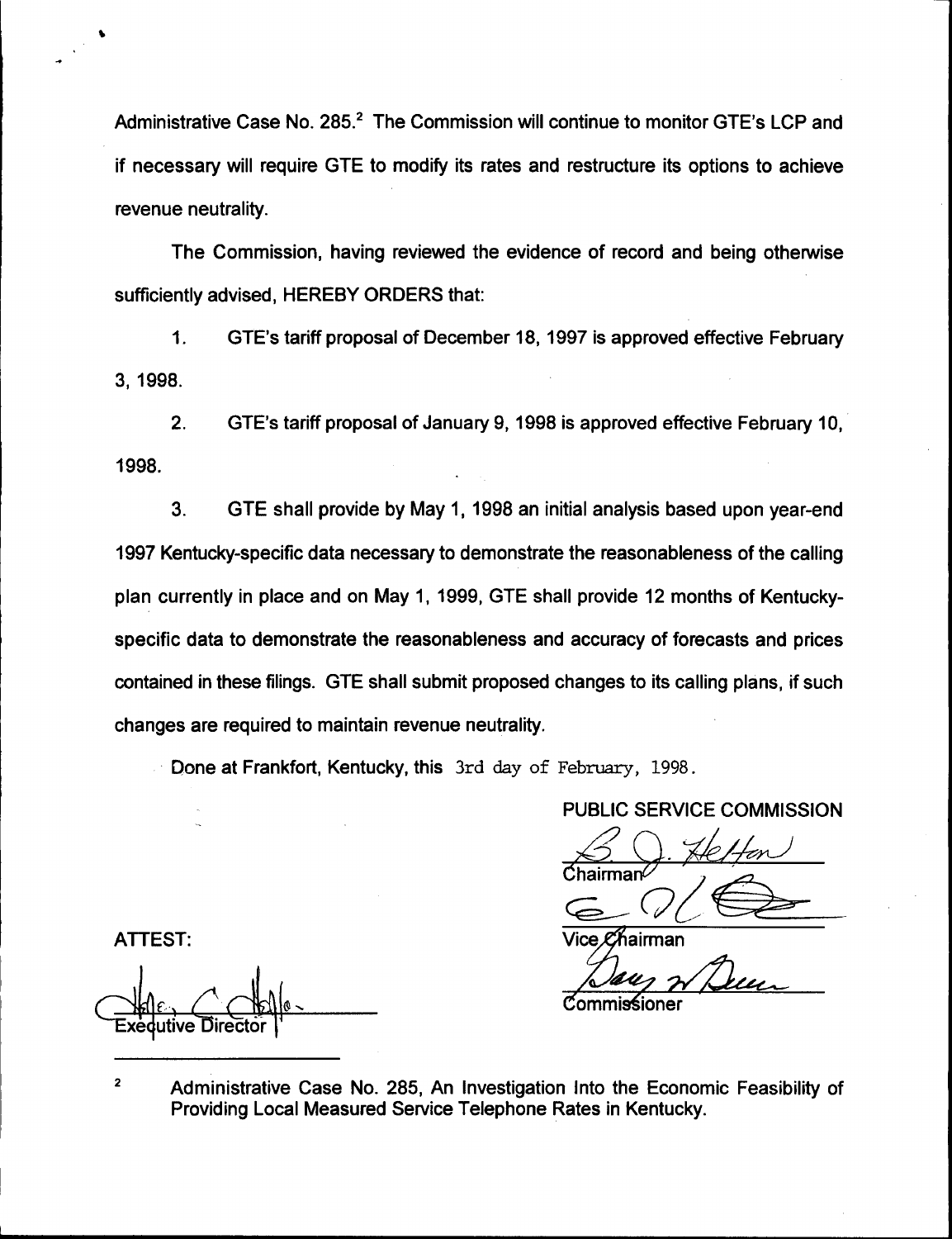## COMMONWEALTH OF KENTUCKY

# BEFORE THE PUBLIC SERVICE COMMISSION

In the Matter of:

APPLICATION OF CELLULAR INFORMATION SYSTEMS OF FLORENCE, INC., AN ALABAMA CORPORATION, FOR ISSUANCE OF A CERTIFICATE OF PUBLIC CONVENIENCE AND NECESSITY TO CONSTRUCT AN ADDITIONAL CELL FACILITY IN THE KENTUCKY RURAL SERVICE AREA NO. 3 WHICH INCLUDES ADAIR, BARREN, CLINTON, CUMBERLAND, HART, MCCREARY, METCALFE, MONROE, RUSSELL, AND WAYNE COUNTIES IN KENTUCKY {THE MILL SPRINGS-CONLEY BOTTOM RESORT CELL FACILITY) ) ) ) ) ) ) ) ) ) )

ORDER

The Commission has received the attached letters regarding the proposed cellular

telecommunications services facility to be located at Conley Bottom Resort, Inc. property,

Route 5 (108 Boat Storage Road), Monticello, Wayne County, Kentucky.

IT IS THEREFORE ORDERED that:

1. Cellular Information Systems of Florence, Inc. ("Cellular Information") sha

respond to the concerns stated in each letter by certified mail, within 10 days from the date

of this Order.

 $2.$ Cellular Information shall file a copy of the certified letters and dated receipts, within 7 days of the date on the receipts.

Done at Frankfort, Kentucky, this 3rd day of February, 1998.

ATTEST:

 $\bigcup$ elen  $\bigcup$   $\bigcup$ elen Execulive Director  $\leq$  II

PUBLIC SERVICE COMMISSION

) CASE NO.. ) 97-487

:emmission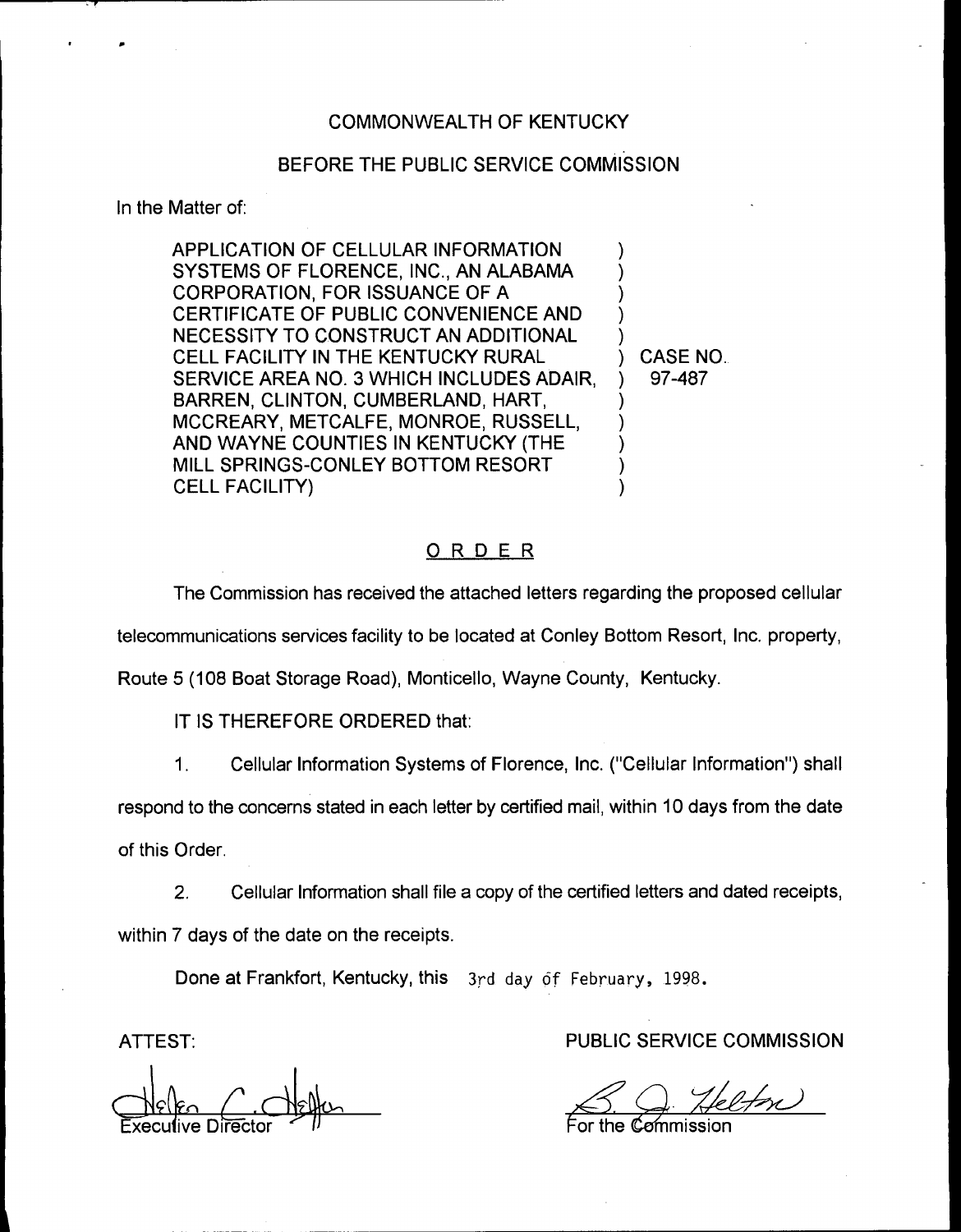December 26, 1997 HC 84 Box 1920 Whitesburg, Ky. 41858 (606) 633-0298

 $\mathscr{L}_{\mathcal{C}}$  / 19g

Executive Director's Office Public Service Commission of Kentucky Post Office Box 615 Frankfort, Kentucky 40602

Re: Attached letter regarding Case No. 97-487 (Mill Springs-Conley Bottom Resort Cell Facility) Property Owner: Retia G. Zones

Sir

I want to protest the above referenced telephone cell<br>facility for the following reasons:

- 1. Numerous health studies link high frequency waves to the cause of cancer, malaise, depression, hearing problems, and other health related problems.
- 2. The area is <sup>a</sup> resort area. This unsightly tower will ruin the natural scenery of the surroundings. We own and maintain the property for the reason of the beautiful scenery. This will be a definite eyesore.
- 3. Because of the two reasons mentioned before, the property value will be greatly depreciated.. We will suffer a great investment loss.

As you will notice, the date on the letter has limited the amount of time we have to respond to the notice. Having recieved the letter a full two weeks after the date of the letter, <sup>I</sup> feel certain that the letter was probably purposefully withheld before mailing them in order to further limit the response time. I therefore protest this unscroupulous means of "letter dating" and demand that this letter be recieved in <sup>a</sup> timely manner to be heard. If <sup>I</sup> can be of further assistance regarding this matter

I can be reached at the address and phone number shown above. I anxiously await your consideration and response.<br>Sincerely,

Astia I. Cones

cc: W. Brent Rice, Counsel Cellular Information Sys. of Florence, Inc.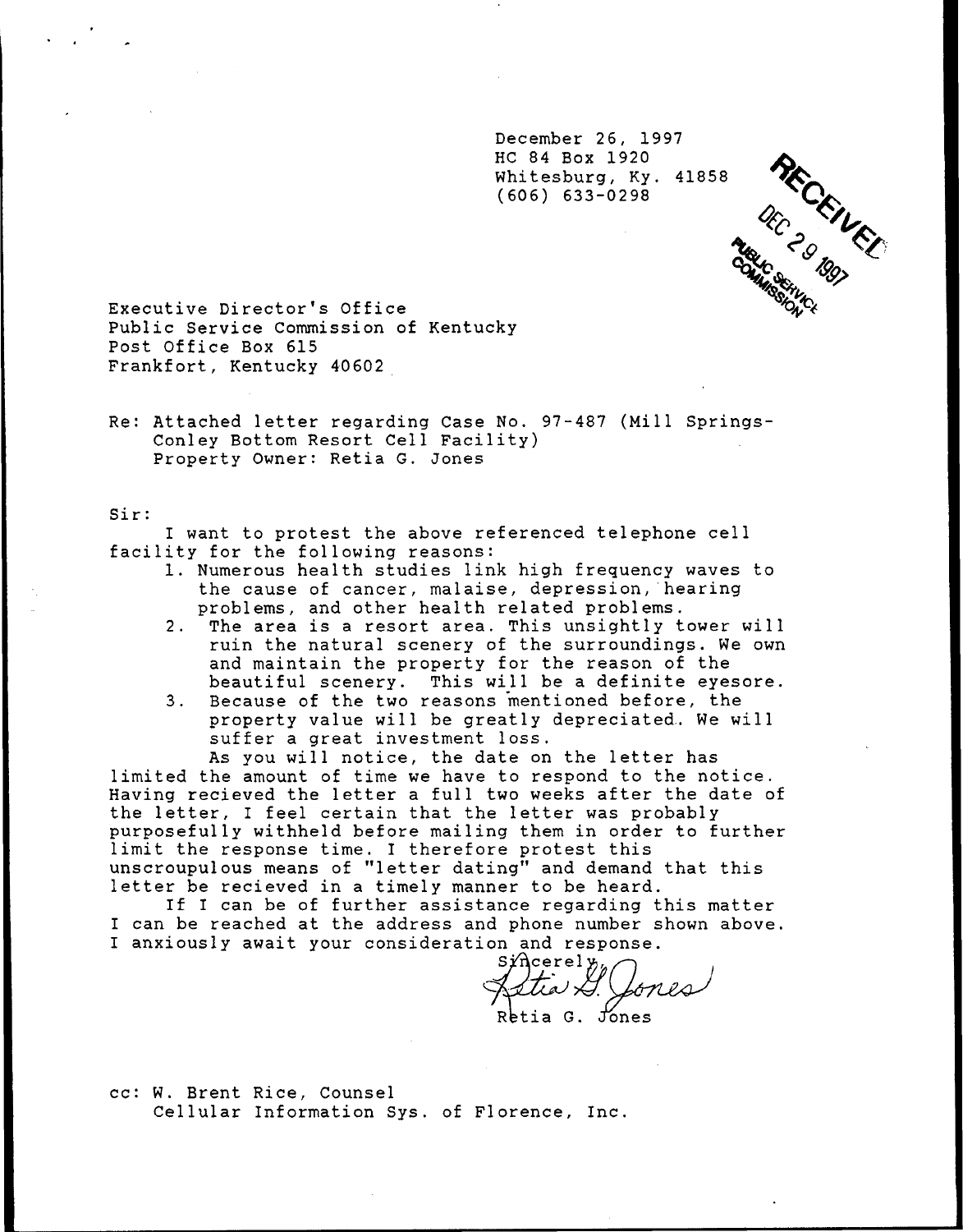December 26, 1997 P.O. Box 43 McRoberts, Ky. 41835 (606) 832-2293



Executive Director's Office Public Service Commission of Kentucky Post Office Box 615 Frankfort, Kentucky 40602

Re: Case No. 97-487 (Mill Springs-Conley Bottom Resort Cell Facility) Property Owner: Mark D. Mullins

#### Sir

I want to protest the above referenced telephone cell<br>facility for the following reasons:

- 1. Numerous health studies link high frequency waves to the cause of cancer, malaise, depression, hearing problems, and other health related problems.
- 2. The area is a resort area. This unsightly tower will ruin the natural scenery of the surroundings. We own and maintain the property for the reason of the
- beautiful scenery. This will be a definite eyesore.<br>3. Because of the two reasons mentioned before, the 3. Because of the two reasons mentioned before, the<br>property value will be greatly depreciated. We will suffer a great investment loss.
- 4. I, as <sup>a</sup> property owner was not served with notice of this matter! My neighbors, Retia Gae Jones and Ray M. Mullins were both served notice. This has to affect me also as my property lies between them!

If I can be of further assistance regarding this matter I can be reached at the address and phone number shown above. I anxiously await your consideration and response.

Sincerely,

MARK D. Mullins

cc: W. Brent Rice, Counsel Cellular Information Sys. of Florence, Inc.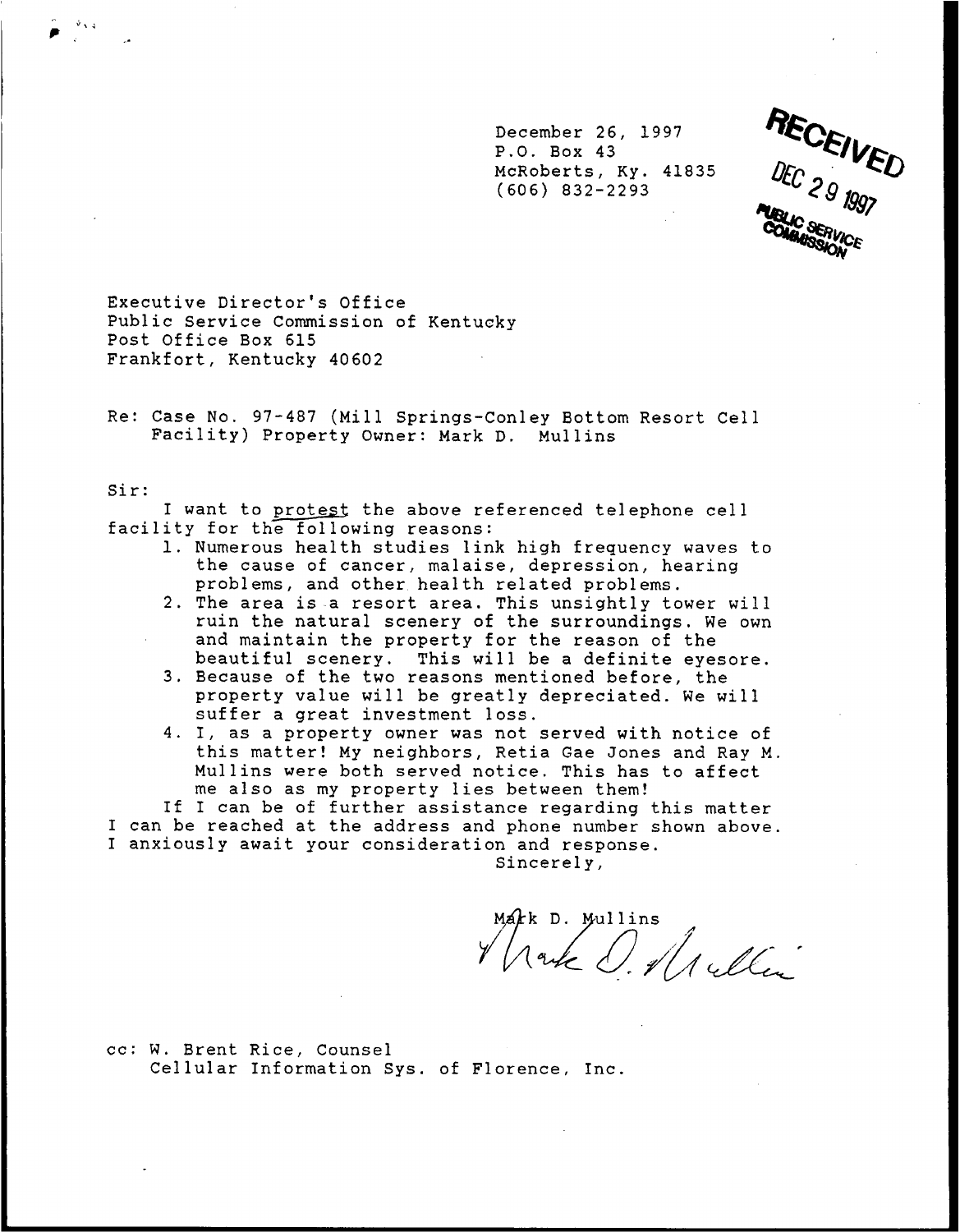December 26, 1997 P. O. Box  $445 i27$ McRoberts, Ky. 41835 (606) 832-4224

RECEIVED PUBLIC SERVICE **COMMISSION** 

Executive Director's Office Public Service Commission of Kentucky Post Office Box 615 Frankfort, Kentucky 40602

Re: Attached letter regarding Case No. 97-487 (Mill Springs-Conley Bottom Resort Cell Facility) Property Owner: Ray M. Mullins

#### Sir:

<sup>I</sup> want to protest the above referenced telephone cell facility for the following reasons: 1. Numerous health studies link high frequency waves to

- the cause of cancer, malaise, depression, hearing problems, and other health related problems.
- 2. The area is <sup>a</sup> resort area. This unsightly tower will ruin the natural scenery of the surroundings. We own and maintain the property for the reason of the
- beautiful scenery. This will be a definite eyesore.<br>3. Because of the two reasons mentioned before, the Because of the two reasons mentioned before, the<br>property value will be greatly depreciated. We will suffer a great investment loss.

As you will notice, the date on the letter has limited the amount of time we have to respond to the notice. Having recieved the letter <sup>a</sup> full two weeks after the date of the letter, I feel certain that the letter was probably purposefully withheld before mailing them in order to further limit the response time. I therefore protest this unscroupulous means of "letter dating" and demand that this letter be recieved in a timely manner to be heard.<br>If I can be of further assistance regarding this matter

I can be reached at the address and phone number shown above. I anxiously await your consideration and response.

Sincerely,

ncerely,<br>aymmuleus Ray<sup>'M</sup>. Mullins

cc: W. Brent Rice, Counsel Cellular Information Sys. of Florence, Inc.